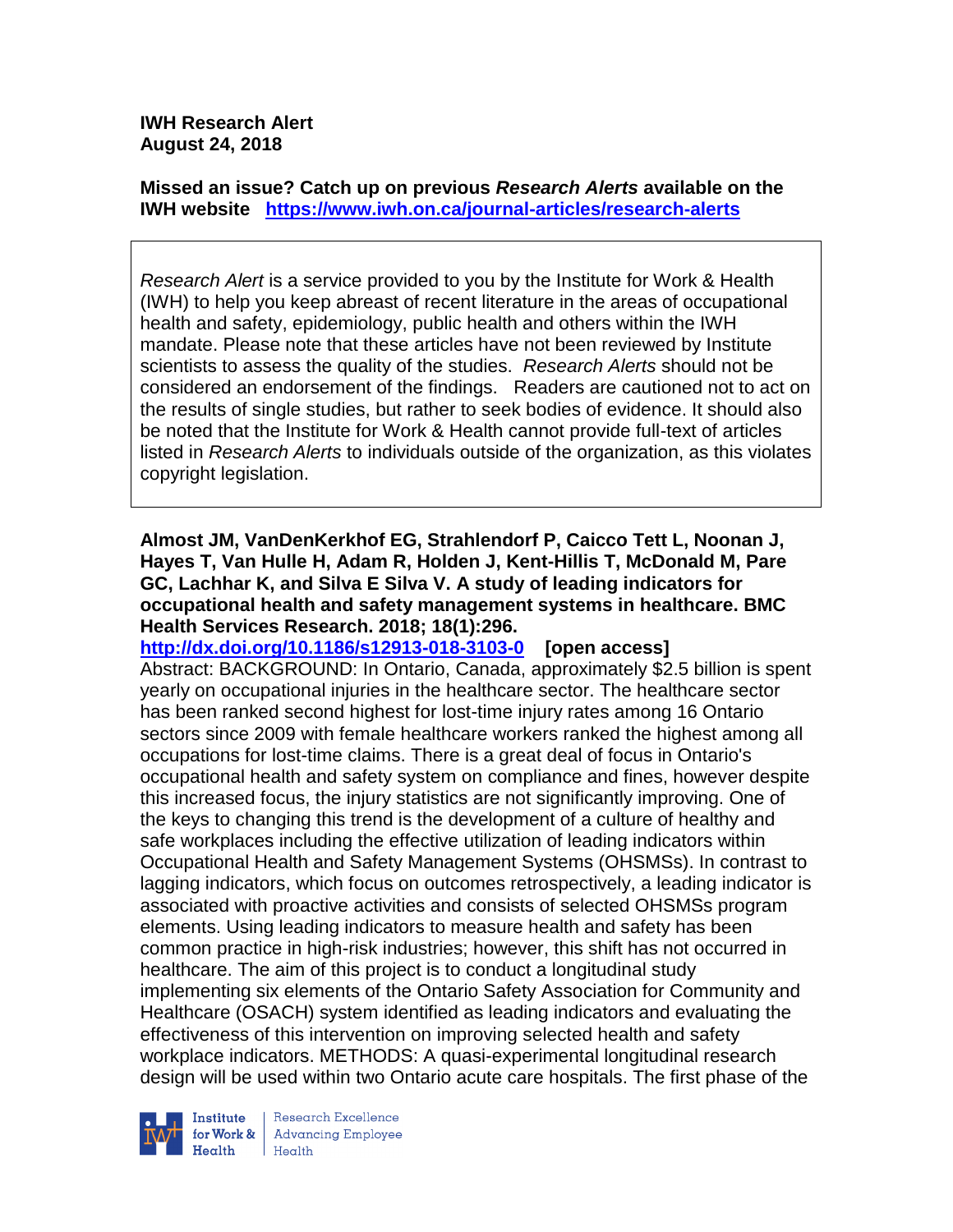study will focus on assessing current OHSMSs using the leading indicators, determining potential facilitators and barriers to changing current OHSMSs, and identifying the leading indicators that could be added or changed to the existing OHSMS in place. Phase I will conclude with the development of an intervention designed to support optimizing current OHSMSs in participating hospitals based on identified gaps. Phase II will pilot test and evaluate the tailored intervention. DISCUSSION: By implementing specific elements to test leading indicators, this project will examine a novel approach to strengthening the occupational health and safety system. Results will guide healthcare organizations in setting priorities for their OHSMSs and thereby improve health and safety outcomes

### **Anderson DM, Rees DI, and Tekin E. Medical marijuana laws and workplace fatalities in the United States. International Journal on Drug Policy. 2018; 60:33-39.**

## **<http://dx.doi.org/10.1016/j.drugpo.2018.07.008>**

Abstract: AIMS: The aim of this research was to determine the association between legalizing medical marijuana and workplace fatalities. DESIGN: Repeated cross-sectional data on workplace fatalities at the state-year level were analyzed using a multivariate Poisson regression. SETTING: To date, 29 states and the District of Columbia have legalized the use of marijuana for medicinal purposes. Although there is increasing concern that legalizing medical marijuana will make workplaces more dangerous, little is known about the relationship between medical marijuana laws (MMLs) and workplace fatalities.

PARTICIPANTS: All 50 states and the District of Columbia for the period 1992- 2015. MEASUREMENTS: Workplace fatalities by state and year were obtained from the Bureau of Labor Statistics. Regression models were adjusted for state demographics, the unemployment rate, state fixed effects, and year fixed effects. FINDINGS: Legalizing medical marijuana was associated with a 19.5% reduction in the expected number of workplace fatalities among workers aged 25-44 (incident rate ratio [IRR], 0.805; 95% CI, .662-.979). The association between legalizing medical marijuana and workplace fatalities among workers aged 16-24, although negative, was not statistically significant at conventional levels. The association between legalizing medical marijuana and workplace fatalities among workers aged 25-44 grew stronger over time. Five years after coming into effect, MMLs were associated with a 33.7% reduction in the expected number of workplace fatalities (IRR, 0.663; 95% CI, .482-.912). MMLs that listed pain as a qualifying condition or allowed collective cultivation were associated with larger reductions in fatalities among workers aged 25-44 than those that did not. CONCLUSIONS: The results provide evidence that legalizing medical marijuana improved workplace safety for workers aged 25-44. Further investigation is required to determine whether this result is attributable to reductions in the consumption of alcohol and other substances that impair cognitive function, memory, and motor skills

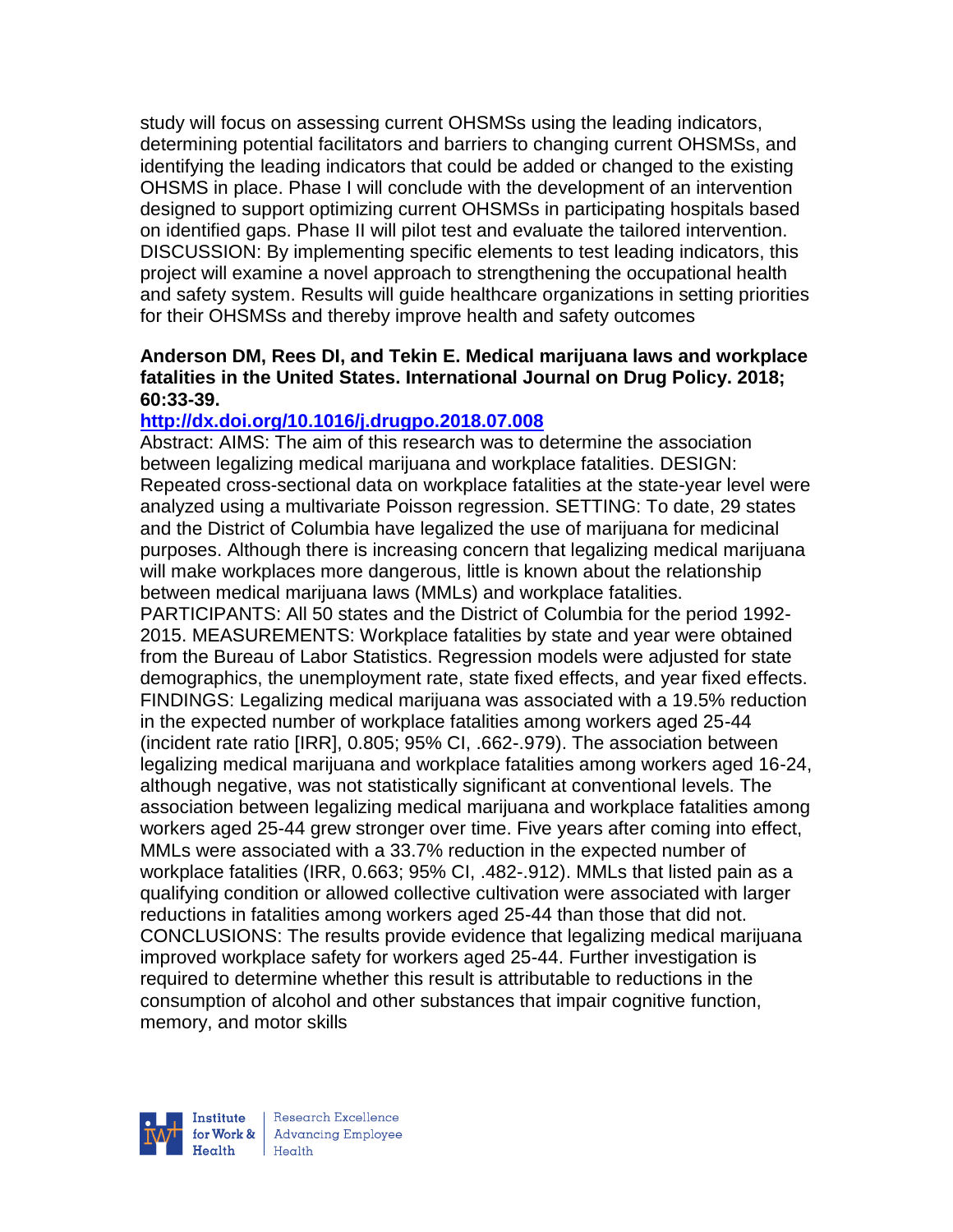**Els C, Jackson TD, Milen MT, Kunyk D, and Straube S. Random drug and alcohol testing for preventing injury in workers (Protocol). Cochrane Database of Systematic Reviews. 2018; 1:CD012921. <http://dx.doi.org/10.1002/14651858.CD012921>**

### **Freitas AC, Silva SA, and Santos CM. Safety training transfer: the roles of coworkers, supervisors, safety professionals, and felt responsibility. Journal of Occupational Health Psychology. 2018; [Epub ahead of print]. <http://dx.doi.org/10.1037/ocp0000125>**

Abstract: The aim of this study is to identify the influence of social dimensions of the work environment and the employees' felt responsibility on the transfer of safety training. We tested a model in which responses and reactions from safety players such as coworkers, supervisors, and safety professionals are positively related to the transfer of training (TT), through the mediating effect of the employees' felt responsibility and the moderating influence of supervisor support and sanctions. A two-time data collection was implemented among blue-collar employees, all low qualified, from four city councils who attended a fundamental safety training program delivered by in-house safety trainers, all safety professionals ( $n = 203$ ). Data analysis revealed that (a) supervisors' safety responses, coworkers' safety responses, and safety professionals' reactions positively influenced the TT, an effect (b) mediated by employees' felt responsibility and (c) moderated by supervisor sanctions, but not by supervisor support. The results suggest that high sanctions enhance the positive effect of high self-responsibility on TT, and, importantly, aggravate the negative effect of low self-responsibility on TT. This is the first study to empirically test both the influence of felt responsibility and the safety professionals' reactions in the transfer process. Research should continue to examine the former construct's influence on the transfer process including, for example, its effect on supervisor support, and the latter as a safety-related social dimension variable of the work environment. (PsycINFO Database Record

**Gabel CP, Mokhtarinia HR, Hoffman J, Osborne J, Laakso EL, and Melloh M. Does the performance of five back-associated exercises relate to the presence of low back pain? A cross-sectional observational investigation in regional Australian council workers. BMJ Open. 2018; 8(8):e020946. <http://dx.doi.org/10.1136/bmjopen-2017-020946>[open access]** Abstract: OBJECTIVES: Investigate the relationships between the ability/inability to perform five physical test exercises and the presence or absence of low back pain (LBP). SETTING: Regional Australian council training facility. PARTICIPANTS: Consecutive participants recruited during 39 back education classes (8-26 participants per class) for workers in general office/administration, parks/gardens maintenance, roads maintenance, library, child care and management. Total sample (n=539) was reduced through non-consent and insufficient demographic data to n=422. Age 38.6+/-15.3 years, range 18-64 years, 67.1% male. METHODS: Cross-sectional, exploratory, observational

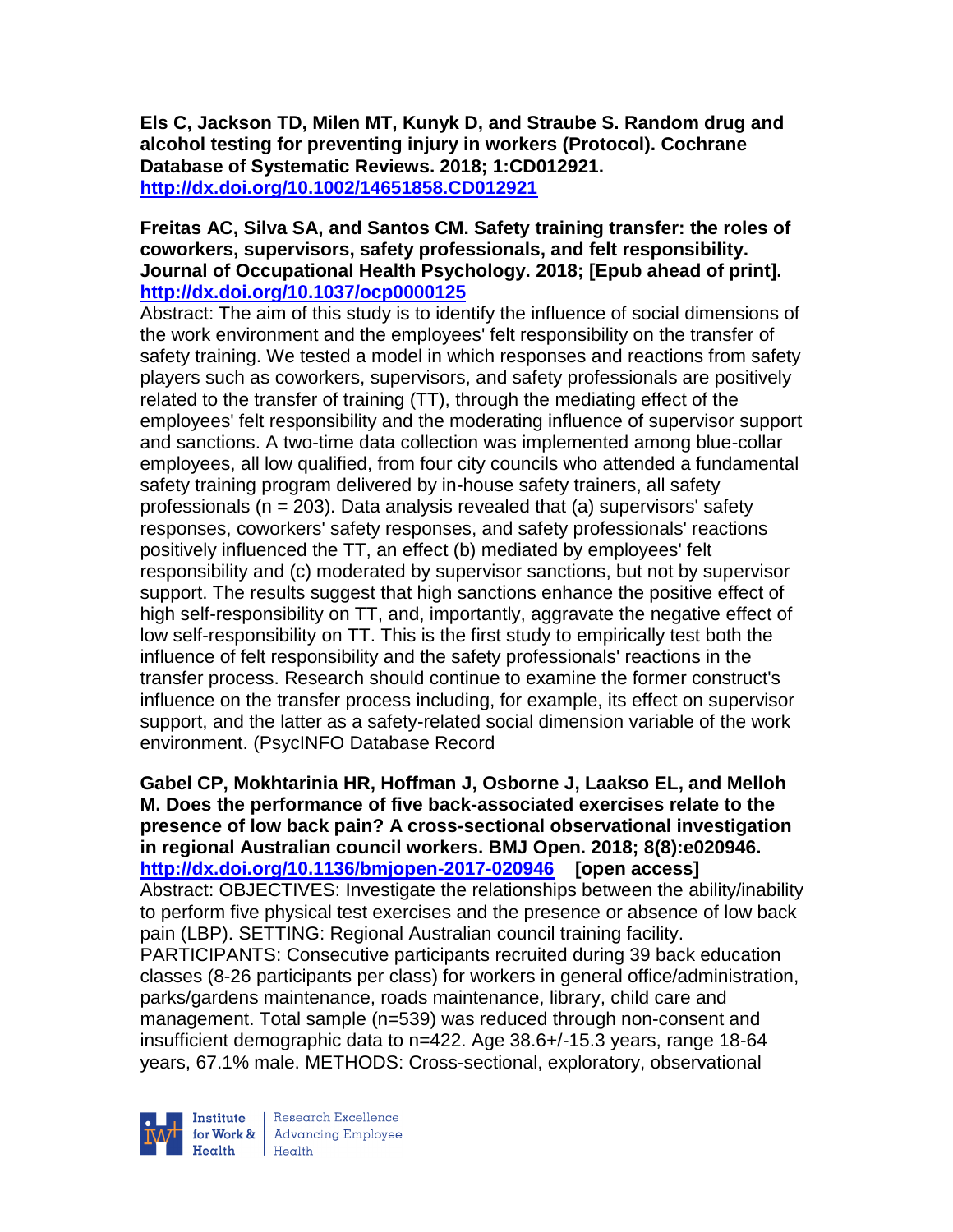investigation. LBP presence was ascertained from a three-response option questionnaire: 0=none/rarely (no) 1=sometimes (some), 2=mostly/always (most). Statistical correlation was performed with the number of the five test exercises the individual successfully performed: (1) extension in lying: 3 s; (2) 'toilet squat'; feet flat, feet touched: 3 s; (3) full squat then stand up: 5 times; (4) supine sit-up, knees flexed: 10 times; and (5) leg extension, supine bilateral: 10 times. INTERVENTIONS: Nil. RESULTS: For the group 'no-some', 94.3% completed 4- 5 test exercises, while for group 'With', 95.7% completed 0-1 test exercises. The relationship between LBP presence and number of exercises performed was highly significant (chi(2)(10)=300.61, p<0.001). Furthermore, multinomial logistic regression predicting LBP (0=no, 1=some, 2=most) from the number of exercises completed, substantially improved the model fit (initial-2LL=348.246, final-2LL=73.620, chi(2)(2)=274.626, p<0.001). As the number of exercises performed increased, the odds of reporting 'some LBP' or 'most LBP' dropped substantially (ORs of 0.34 and 0.17, respectively). CONCLUSION: The ability to complete/not complete five test exercises correlated statistically and significantly with a higher LBP absence/presence in a general working population. Training individuals to complete such exercises could facilitate reductions in LBP incidence; however, causality cannot be inferred. Randomised trials are recommended to establish the potential efficacy of exercise-based approaches, considering these five selected exercises, for predicting and managing LBP

**Giga SI, Fletcher IJ, Sgourakis G, Mulvaney CA, and Vrkljan BH. Organisational level interventions for reducing occupational stress in healthcare workers (Protocol). Cochrane Database of Systematic Reviews. 2018; 4:CD013014.**

**<http://dx.doi.org/10.1002/14651858.CD013014>**

# **Heus P, Verbeek JH, and Tikka C. Optical correction of refractive error for preventing and treating eye symptoms in computer users. Cochrane Database of Systematic Reviews. 2018; 4:CD009877.**

# **<http://dx.doi.org/10.1002/14651858.CD009877.pub2>**

Abstract: BACKGROUND: Computer users frequently complain about problems with seeing and functioning of the eyes. Asthenopia is a term generally used to describe symptoms related to (prolonged) use of the eyes like ocular fatigue, headache, pain or aching around the eyes, and burning and itchiness of the eyelids. The prevalence of asthenopia during or after work on a computer ranges from 46.3% to 68.5%. Uncorrected or under-corrected refractive error can contribute to the development of asthenopia. A refractive error is an error in the focusing of light by the eye and can lead to reduced visual acuity. There are various possibilities for optical correction of refractive errors including eyeglasses, contact lenses and refractive surgery. OBJECTIVES: To examine the evidence on the effectiveness, safety and applicability of optical correction of refractive error for reducing and preventing eye symptoms in computer users. SEARCH METHODS: We searched the Cochrane Central Register of Controlled

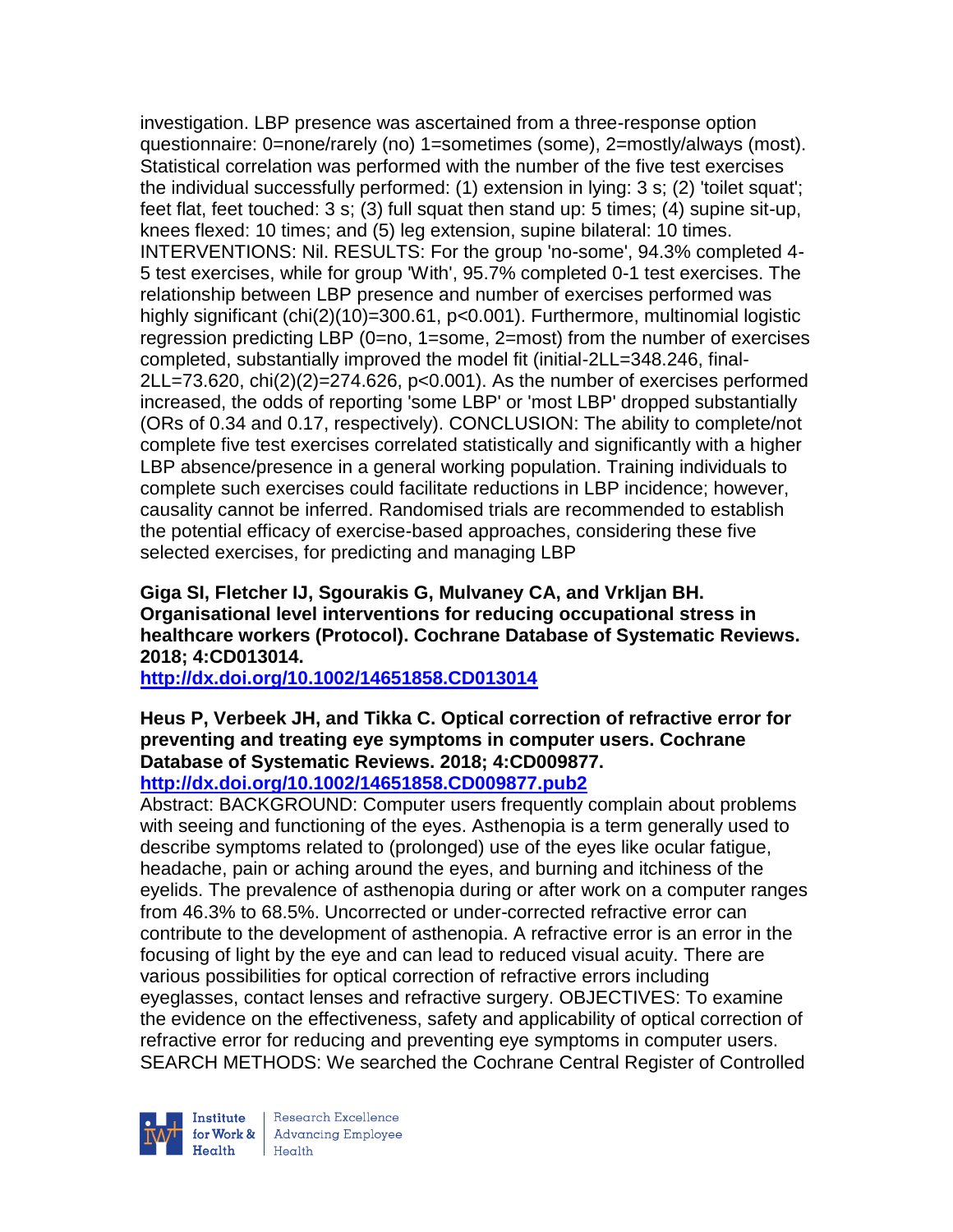Trials (CENTRAL); PubMed; Embase; Web of Science; and OSH update, all to 20 December 2017. Additionally, we searched trial registries and checked references of included studies. SELECTION CRITERIA: We included randomised controlled trials (RCTs) and quasi-randomised trials of interventions evaluating optical correction for computer workers with refractive error for preventing or treating asthenopia and their effect on health related quality of life. DATA COLLECTION AND ANALYSIS: Two authors independently assessed study eligibility and risk of bias, and extracted data. Where appropriate, we combined studies in a meta-analysis. MAIN RESULTS: We included eight studies with 381 participants. Three were parallel group RCTs, three were crossover RCTs and two were quasi-randomised cross-over trials. All studies evaluated eyeglasses, there were no studies that evaluated contact lenses or surgery. Seven studies evaluated computer glasses with at least one focal area for the distance of the computer screen with or without additional focal areas in presbyopic persons. Six studies compared computer glasses to other types of glasses; and one study compared them to an ergonomic workplace assessment. The eighth study compared optimal correction of refractive error with the actual spectacle correction in use. Two studies evaluated computer glasses in persons with asthenopia but for the others the glasses were offered to all workers regardless of symptoms. The risk of bias was unclear in five, high in two and low in one study. Asthenopia was measured as eyestrain or a summary score of symptoms but there were no studies on health-related quality of life. Adverse events were measured as headache, nausea or dizziness. Median asthenopia scores at baseline were about 30% of the maximum possible score.Progressive computer glasses versus monofocal glassesOne study found no considerable difference in asthenopia between various progressive computer glasses and monofocal computer glasses after one-year follow-up (mean difference (MD) change scores 0.23, 95% confidence interval (CI) -5.0 to 5.4 on a 100 mm VAS scale, low quality evidence). For headache the results were in favour of progressive glasses.Progressive computer glasses with an intermediate focus in the upper part of the glasses versus other glassesIn two studies progressive computer glasses with intermediate focus led to a small decrease in asthenopia symptoms (SMD -0.49, 95% CI -0.75 to -0.23, low-quality evidence) but not in headache score in the short-term compared to general purpose progressive glasses. There were similar small decreases in dizziness. At medium term followup, in one study the effect size was not statistically significant (SMD -0.64, 95% CI -1.40 to 0.12). The study did not assess adverse events.Another study found no considerable difference in asthenopia between progressive computer glasses and monofocal computer glasses after one-year follow-up (MD change scores 1.44, 95% CI -6.95 to 9.83 on a 100 mm VAS scale, very low quality evidence). For headache the results were inconsistent.Progressive computer glasses with far-distance focus in the upper part of the glasses versus other glassesOne study found no considerable difference in number of persons with asthenopia between progressive computer glasses with far-distance focus and bifocal computer glasses after four weeks' follow-up (OR 1.00, 95% CI 0.40 to 2.50, very low

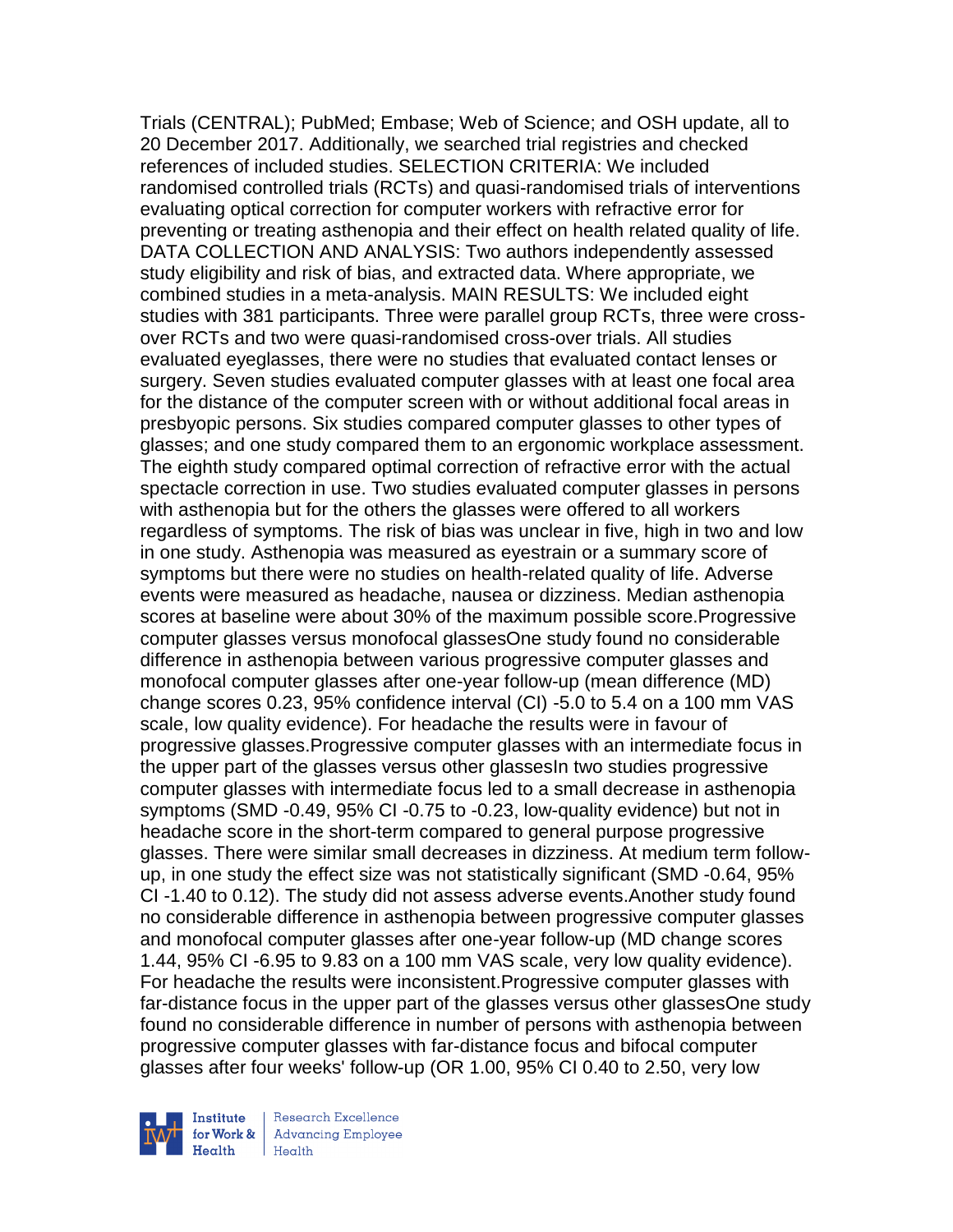quality evidence). The number of persons with headache, nausea and dizziness was also not different between groups.Another study found no considerable difference in asthenopia between progressive computer glasses with far-distance focus and monofocal computer glasses after one-year follow-up (MD change scores -1.79, 95% CI -11.60 to 8.02 on a 100 mm VAS scale, very low quality evidence). The effects on headaches were inconsistent.One study found no difference between progressive far-distance focus computer glasses and trifocal glasses in effect on eyestrain severity (MD -0.50, 95% CI -1.07 to 0.07, very low quality evidence) or on eyestrain frequency (MD -0.75, 95% CI -1.61 to 0.11, very low quality evidence).Progressive computer glasses versus ergonomic assessment with habitual (computer) glassesOne study found that computer glasses optimised for individual needs reduced asthenopia sum score more than an ergonomic assessment and habitual (computer) glasses (MD -8.9, 95% CI - 16.47 to -1.33, scale 0 to 140, very low quality evidence) but there was no effect on the frequency of eyestrain (OR 1.08, 95% CI 0.38 to 3.11, very low quality evidence).We rated the quality of the evidence as low or very low due to risk of bias in the included studies, inconsistency in the results and imprecision. AUTHORS' CONCLUSIONS: There is low to very low quality evidence that providing computer users with progressive computer glasses does not lead to a considerable decrease in problems with the eyes or headaches compared to other computer glasses. Progressive computer glasses might be slightly better than progressive glasses for daily use in the short term but not in the intermediate term and there is no data on long-term follow-up. The quality of the evidence is low or very low and therefore we are uncertain about this conclusion. Larger studies with several hundreds of participants are needed with proper randomisation, validated outcome measurement methods, and longer follow-up of at least one year to improve the quality of the evidence

## **Jung JKH, Feinstein SG, Palma LL, Macleod JS, Arrandale VH, McLeod CB, Peter A, and Demers PA. Examining lung cancer risks across different industries and occupations in Ontario, Canada: the establishment of the Occupational Disease Surveillance System. Occupational and Environmental Medicine. 2018; 75(8):545-552.**

## **<http://dx.doi.org/10.1136/oemed-2017-104926>**

Abstract: BACKGROUND: The Occupational Disease Surveillance System (ODSS) was established in Ontario, Canada by linking a cohort of workers with data created from Workplace Safety and Insurance Board (WSIB) claims to administrative health databases. The aim of this study was to use ODSS to identify high-risk industry and occupation groups for lung cancer in Ontario. METHODS: Workers in the WSIB lost time claims database were linked to the Ontario Cancer Registry using subjects' health insurance numbers, name, sex, birthdate and death date (if applicable). Several occupations and industries known to be at increased risk were outlined a priori to examine whether ODSS could replicate these associations. Age-adjusted, sex-stratified Cox proportional hazard models compared the risk of lung cancer within one industry/occupation

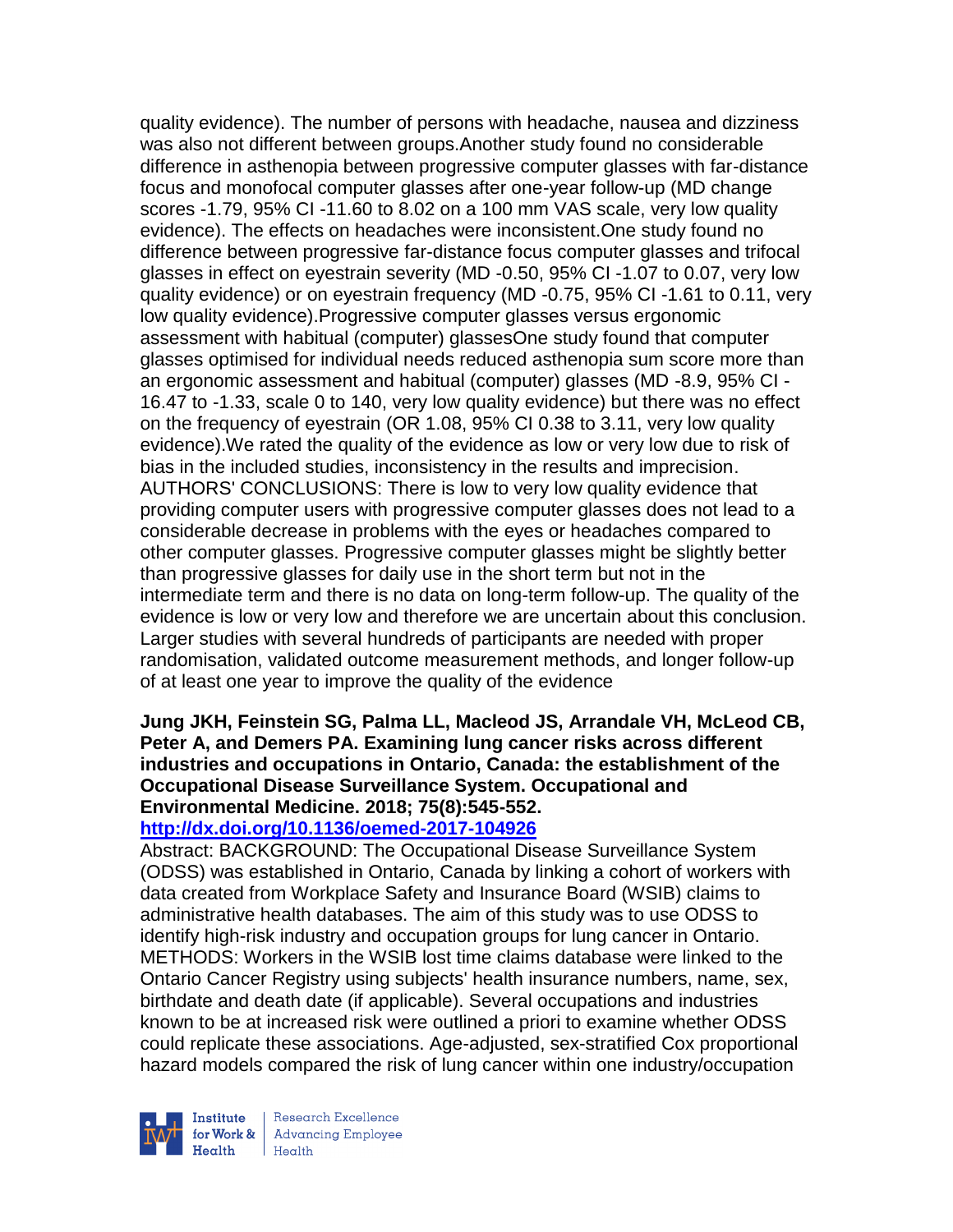versus all other groups in the cohort. Workers with a lung cancer diagnosis prior to cohort entry were excluded for analysis, leaving 2 187 762 workers for analysis. RESULTS: During the 1983 to 2014 follow-up, 34 661 workers in the cohort were diagnosed with lung cancer. Among expected high-risk industries, elevated risks were observed among workers in quarries/sand pits and construction industries for both sexes, and among males in metal mines, iron foundries, non-metallic mineral products industries and transportation industries. Excess risk was also observed among occupations in drilling/blasting, other mining/quarrying, mineral ore treating, excavating/grading/paving, truck driving, painting, bus driving and construction. CONCLUSIONS: This current surveillance system identified several established high-risk groups for lung cancer and could be used for ongoing surveillance of occupational lung cancer in Ontario

### **Liang H, Lin KY, Zhang S, and Su Y. The impact of coworkers' safety violations on an individual worker: a social contagion effect within the construction crew. International Journal of Environmental Research and Public Health. 2018; 15(4):E773.**

**<http://dx.doi.org/10.3390/ijerph15040773>[open access]** Abstract: This research developed and tested a model of the social contagion effect of coworkers' safety violations on individual workers within construction crews. Both situational and routine safety violations were considered in this model. Empirical data were collected from 345 construction workers in China using a detailed questionnaire. The results showed that both types of safety violations made by coworkers were significantly related to individuals' perceived social support and production pressure. Individuals' attitudinal ambivalence toward safety compliance mediated the relationships between perceived social support and production pressure and both types of individuals' safety violations. However, safety motivation only mediated the effects of perceived social support and production pressure on individuals' situational safety violations. Further, this research supported the differences between situational and routine safety violations. Specifically, we found that individuals were more likely to imitate coworkers' routine safety violations than their situational safety violations. Coworkers&rsquo: situational safety violations had an indirect effect on individuals' situational safety violations mainly through perceived social support and safety motivation. By contrast, coworkers' routine safety violations had an indirect effect on individuals' routine safety violations mainly through perceived production pressure and attitudinal ambivalence. Finally, the theoretical and practical implications, research limitations, and future directions were discussed

## **Liu C. Ostracism, attributions, and their relationships with international students' and employees' outcomes: the moderating effect of perceived harming intent. Journal of Occupational Health Psychology. 2018; [Epub ahead of print].**

**<http://dx.doi.org/10.1037/ocp0000130>**



Research Excellence Finantium Research Excellence<br>
Finantium Research Employee<br>
Realth Health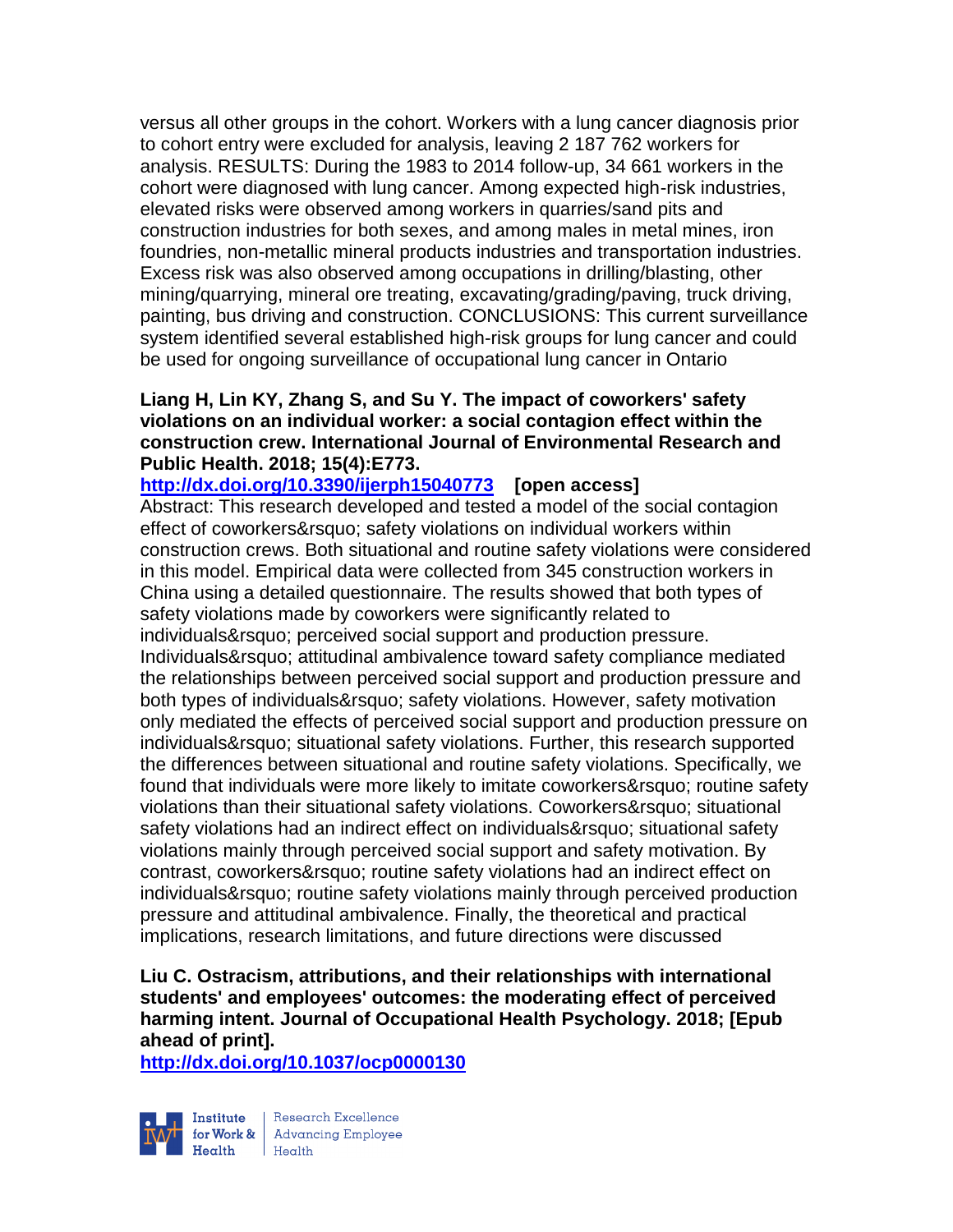Abstract: The two studies reported in this article tested the relationships among ostracism, attributions of ostracism, and the victims' outcomes. I examined the moderating effect of perceived harming intent on these mediational relationships. Study 1 used online survey design and was based on a group of 150 international students who studied in the United States. Ostracism was positively related to both internal and external attributions. Internal attribution was more strongly negatively related to self-esteem than was external attribution. Perceived harming intent moderated the relationship between ostracism and internal attribution. International students made more internal attributions when the perceived harming was low rather than high. Study 2 used time-lagged online survey design and was based on data from 403 (Time 1, N = 236 at Time 2) fulltime employees. Employees made both internal and external attributions of ostracism. Internal attribution was more strongly related to employee outcomes (i.e., lower self-esteem, higher depression, psychological strains, physical strains, and absence) than was external attribution. Perceived harming intent of ostracism moderated ostracism in relation to both internal and external attributions. Employees made more internal attributions when perceived harming intent was low (i.e., nonpurposeful ostracism); they made more external attributions when perceived harming intent was high (i.e., purposeful ostracism). Both studies provided support to the moderated mediation model in which the indirect effect of ostracism on employee outcomes via internal attribution was dependent upon the level of perceived harming intent. (PsycINFO Database Record

## **Liu Q. Influence mechanism of construction workers' safety psychology on their safety behavior based on event-related potentials. NeuroQuantology. 2018; 16(6):171-175.**

**<http://dx.doi.org/10.14704/nq.2018.16.6.1601>**

## **Marchand A, Blanc ME, and Beauregard N. Do age and gender contribute to workers' burnout symptoms? Occupational Medicine. 2018; 68(6):405-411. <http://dx.doi.org/10.1093/occmed/kqy088>**

Abstract: Background: Despite mounting evidence on the association between work stress and burnout, there is limited knowledge about the extent to which workers' age and gender are associated with burnout. Aims: To evaluate the relationship between age, gender and their interaction with burnout in a sample of Canadian workers. Methods: Data were collected in 2009-12 from a sample of 2073 Canadian workers from 63 workplaces in the province of Quebec. Data were analysed with multilevel regression models to test for linear and non-linear relationships between age and burnout. Analyses adjusted for marital status, parental status, educational level and number of working hours were conducted on the total sample and stratified by gender. Results: Data were collected from a sample of 2073 Canadian workers (response rate 73%). Age followed a nonlinear relationship with emotional exhaustion and total burnout, while it was linearly related to cynicism and reduced professional efficacy. Burnout level



Research Excellence for Work & | Advancing Employee  $H_{\text{each}}$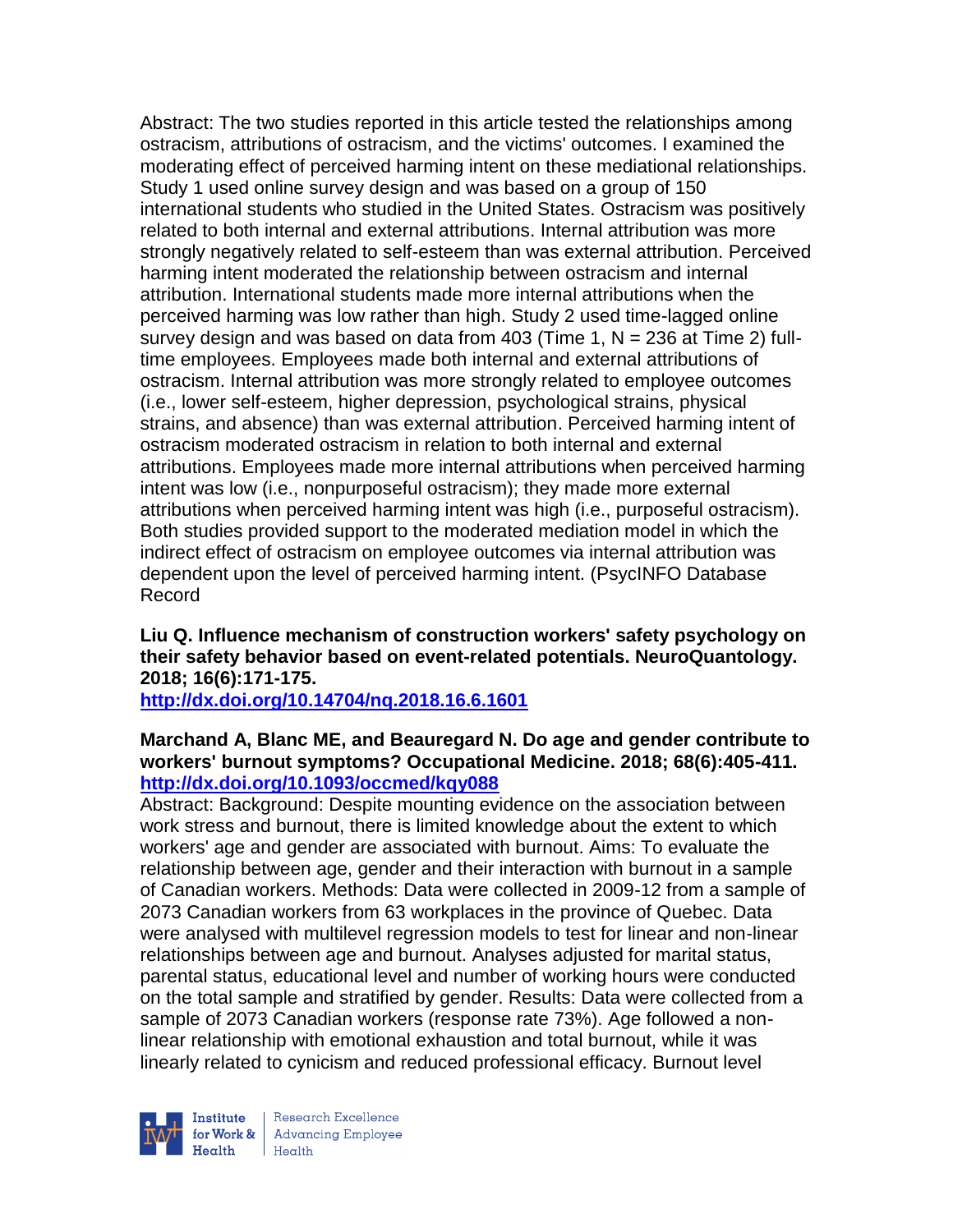reduced with increasing age in men, but the association was bimodal in women, with women aged between 20-35 and over 55 years showing the highest burnout level. Conclusions: These results suggest that burnout symptoms varied greatly according to different life stages of working men and women. Younger men, and women aged between 20-35 and 55 years and over are particularly susceptible and should be targeted for programmes to reduce risk of burnout

#### **Mikkelsen MB and Rosholm M. Systematic review and meta-analysis of interventions aimed at enhancing return to work for sick-listed workers with common mental disorders, stress-related disorders, somatoform disorders and personality disorders. Occupational and Environmental Medicine. 2018; 75(9):675-686.**

## **<http://dx.doi.org/10.1136/oemed-2018-105073>**

Abstract: OBJECTIVES: Mental disorders are associated with significant functional impairment, sickness absence and disability. The consequences of sickness absence warrant investigation into interventions aimed at enhancing return to work (RTW) for workers with mental disorders. The present systematic review and meta-analysis aim to synthesise evidence on the effectiveness of interventions aimed at enhancing RTW in sick-listed workers with mental disorders. METHODS: EconLit, Embase, PsychInfo, PubMed, Svemed+ and Web of Science were searched for peer-reviewed, randomised or controlled studies assessing employment-related outcomes of interventions. A metaanalysis was conducted and meta-regressions were performed to explore prespecified potential sources of heterogeneity between studies. RESULTS: The literature search yielded 3777 publications of which 42 (n=38 938) were included in the systematic review and 32 (n=9459) had appropriate data for the metaanalysis. The pooled effect size (95 % CI) was 0.14 (0.07 to 0.22). Metaregressions revealed that the heterogeneity could not be attributed to study quality, timing of the intervention or length of the intervention. However, it could be partly explained by number of components included in the intervention, if the intervention included contact to the work place and by the disorder targeted by the intervention. CONCLUSIONS: The results reveal strong evidence for interventions including contact to the work place and multicomponent interventions and moderate evidence for interventions including graded RTW. In addition, the results provide strong evidence for interventions targeting stress compared with interventions targeting other mental disorders. The findings point to important implications for policy and design of future interventions

**Ostlund G and Johansson G. Remaining in workforce - employment barriers for people with disabilities in a Swedish context. Scandinavian Journal of Disability Research. 2018; 20(1):18-25. <http://dx.doi.org/10.16993/sjdr.4>**

**Shrestha N, Kukkonen-Harjula KT, Verbeek JH, Ijaz S, Hermans V, and Pedisic Z. Workplace interventions for reducing sitting at work. Cochrane Database of Systematic Reviews. 2018; 6:CD010912.**



**Institute** Research Excellence<br> **for Work &** Advancing Employee<br> **Health** Health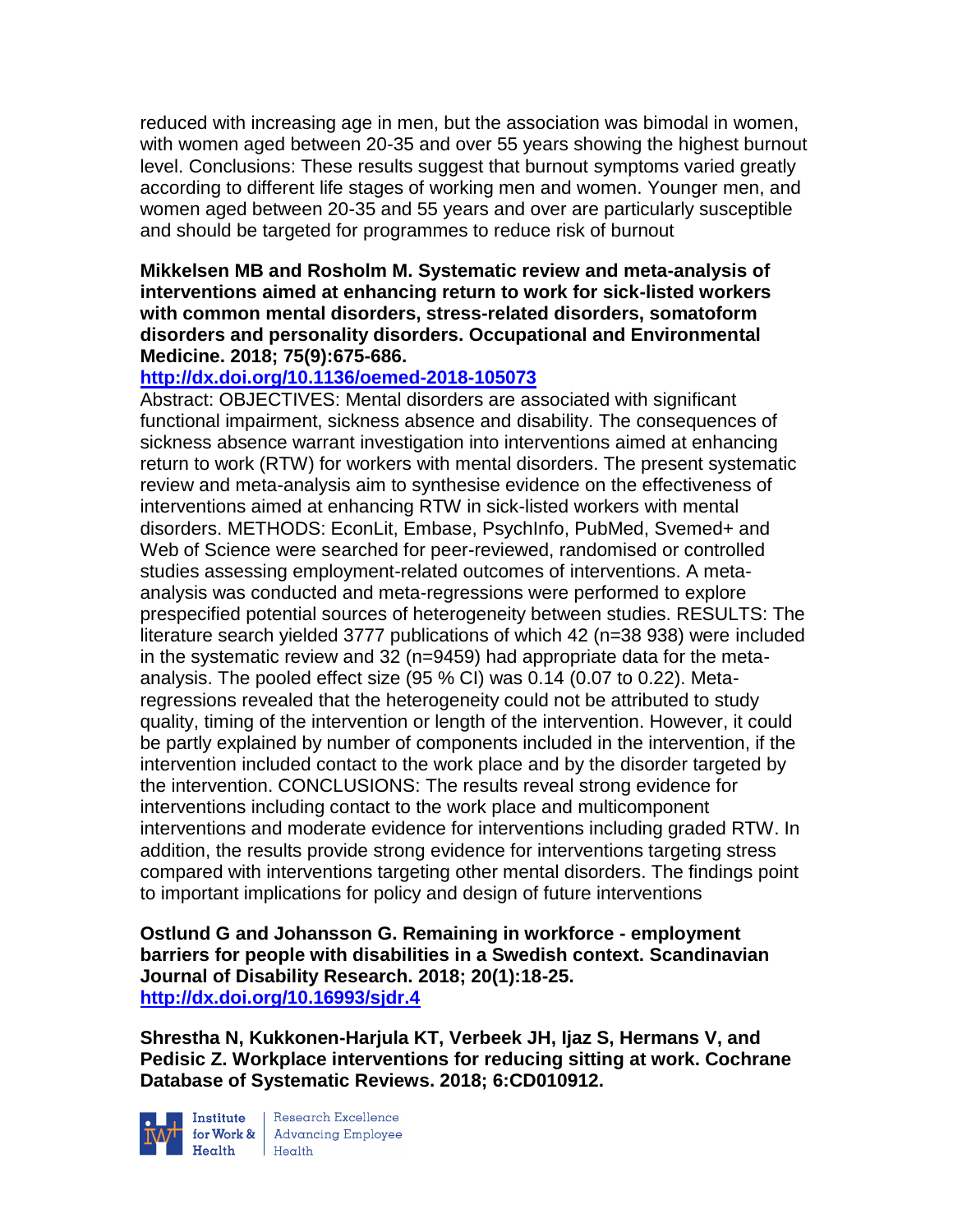#### **<http://dx.doi.org/10.1002/14651858.CD010912.pub4>**

Abstract: BACKGROUND: A large number of people are employed in sedentary occupations. Physical inactivity and excessive sitting at workplaces have been linked to increased risk of cardiovascular disease, obesity, and all-cause mortality. OBJECTIVES: To evaluate the effectiveness of workplace interventions to reduce sitting at work compared to no intervention or alternative interventions. SEARCH METHODS: We searched the Cochrane Central Register of Controlled Trials (CENTRAL), MEDLINE, Embase, CINAHL, OSH UPDATE, PsycINFO, ClinicalTrials.gov, and the World Health Organization (WHO) International Clinical Trials Registry Platform (ICTRP) search portal up to 9 August 2017. We also screened reference lists of articles and contacted authors to find more studies. SELECTION CRITERIA: We included randomised controlled trials (RCTs), cross-over RCTs, cluster-randomised controlled trials (cluster-RCTs), and quasi-RCTs of interventions to reduce sitting at work. For changes of workplace arrangements, we also included controlled before-and-after studies. The primary outcome was time spent sitting at work per day, either self-reported or measured using devices such as an accelerometer-inclinometer and duration and number of sitting bouts lasting 30 minutes or more. We considered energy expenditure, total time spent sitting (including sitting at and outside work), time spent standing at work, work productivity and adverse events as secondary outcomes. DATA COLLECTION AND ANALYSIS: Two review authors independently screened titles, abstracts and full-text articles for study eligibility. Two review authors independently extracted data and assessed risk of bias. We contacted authors for additional data where required. MAIN RESULTS: We found 34 studies - including two cross-over RCTs, 17 RCTs, seven cluster-RCTs, and eight controlled before-and-after studies - with a total of 3,397 participants, all from high-income countries. The studies evaluated physical workplace changes (16 studies), workplace policy changes (four studies), information and counselling (11 studies), and multi-component interventions (four studies). One study included both physical workplace changes and information and counselling components. We did not find any studies that specifically investigated the effects of standing meetings or walking meetings on sitting time.Physical workplace changesInterventions using sit-stand desks, either alone or in combination with information and counselling, reduced sitting time at work on average by 100 minutes per workday at short-term follow-up (up to three months) compared to sit-desks (95% confidence interval (CI) -116 to -84, 10 studies, low-quality evidence). The pooled effect of two studies showed sit-stand desks reduced sitting time at medium-term follow-up (3 to 12 months) by an average of 57 minutes per day (95% CI -99 to -15) compared to sit-desks. Total sitting time (including sitting at and outside work) also decreased with sit-stand desks compared to sit-desks (mean difference (MD) -82 minutes/day, 95% CI -124 to - 39, two studies) as did the duration of sitting bouts lasting 30 minutes or more (MD -53 minutes/day, 95% CI -79 to -26, two studies, very low-quality evidence).We found no significant difference between the effects of standing desks and sit-stand desks on reducing sitting at work. Active workstations, such

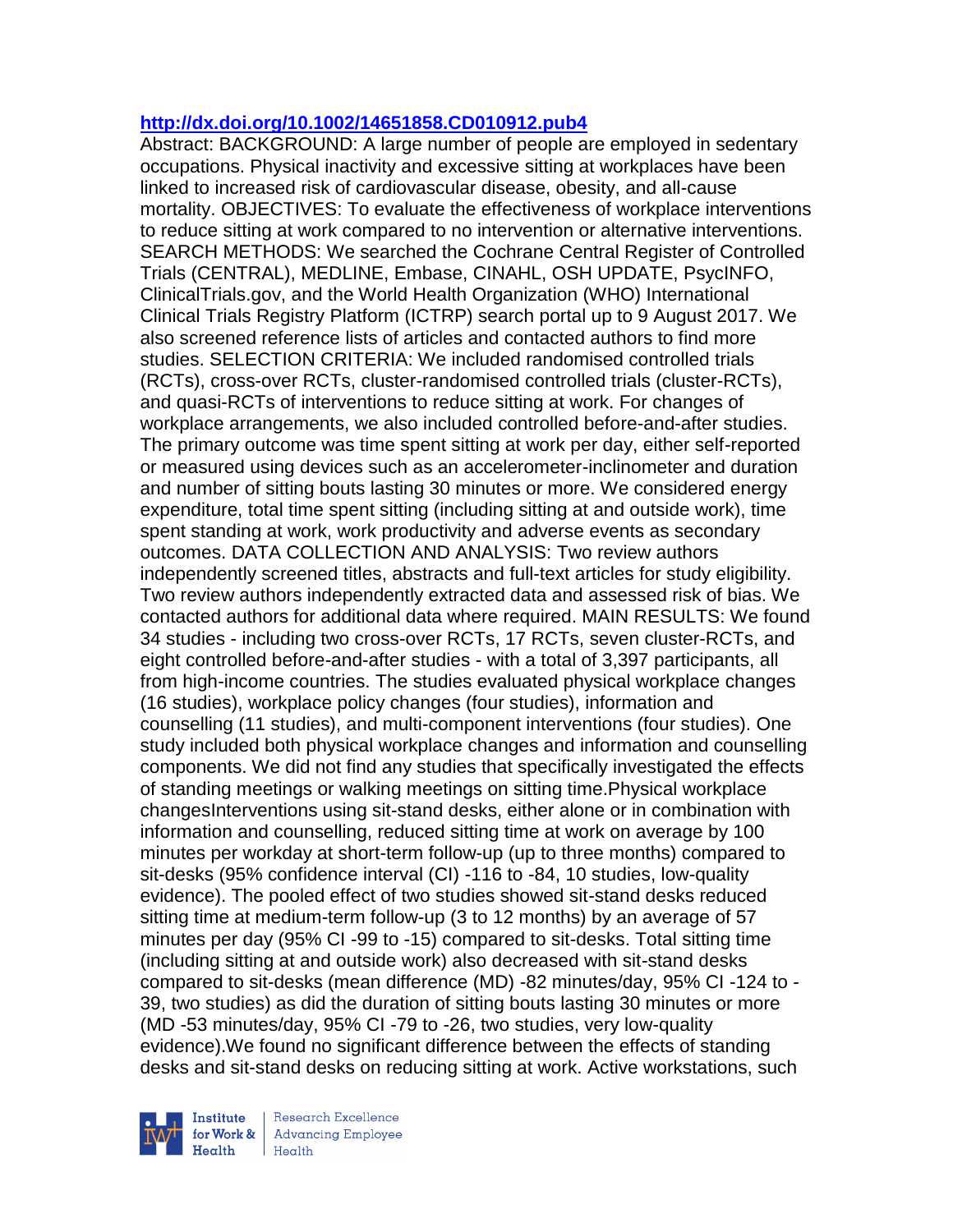as treadmill desks or cycling desks, had unclear or inconsistent effects on sitting time.Workplace policy changesWe found no significant effects for implementing walking strategies on workplace sitting time at short-term (MD -15 minutes per day, 95% CI -50 to 19, low-quality evidence, one study) and medium-term (MD - 17 minutes/day, 95% CI -61 to 28, one study) follow-up. Short breaks (one to two minutes every half hour) reduced time spent sitting at work on average by 40 minutes per day (95% CI -66 to -15, one study, low-quality evidence) compared to long breaks (two 15-minute breaks per workday) at short-term followup.Information and counsellingProviding information, feedback, counselling, or all of these resulted in no significant change in time spent sitting at work at shortterm follow-up (MD -19 minutes per day, 95% CI -57 to 19, two studies, lowquality evidence). However, the reduction was significant at medium-term followup (MD -28 minutes per day, 95% CI -51 to -5, two studies, low-quality evidence).Computer prompts combined with information resulted in no significant change in sitting time at work at short-term follow-up (MD -10 minutes per day, 95% CI -45 to 24, two studies, low-quality evidence), but at medium-term followup they produced a significant reduction (MD -55 minutes per day, 95% CI -96 to -14, one study). Furthermore, computer prompting resulted in a significant decrease in the average number (MD -1.1, 95% CI -1.9 to -0.3, one study) and duration (MD -74 minutes per day, 95% CI -124 to -24, one study) of sitting bouts lasting 30 minutes or more.Computer prompts with instruction to stand reduced sitting at work on average by 14 minutes per day (95% CI 10 to 19, one study) more than computer prompts with instruction to walk at least 100 steps at shortterm follow-up.We found no significant reduction in workplace sitting time at medium-term follow-up following mindfulness training (MD -23 minutes per day, 95% CI -63 to 17, one study, low-quality evidence). Similarly a single study reported no change in sitting time at work following provision of highly personalised or contextualised information and less personalised or contextualised information. One study found no significant effects of activity trackers on sitting time at work.Multi-component interventions Combining multiple interventions had significant but heterogeneous effects on sitting time at work (573 participants, three studies, very low-quality evidence) and on time spent in prolonged sitting bouts (two studies, very low-quality evidence) at short-term follow-up. AUTHORS' CONCLUSIONS: At present there is low-quality evidence that the use of sit-stand desks reduce workplace sitting at short-term and medium-term follow-ups. However, there is no evidence on their effects on sitting over longer follow-up periods. Effects of other types of interventions, including workplace policy changes, provision of information and counselling, and multicomponent interventions, are mostly inconsistent. The quality of evidence is low to very low for most interventions, mainly because of limitations in study protocols and small sample sizes. There is a need for larger cluster-RCTs with longer-term follow-ups to determine the effectiveness of different types of interventions to reduce sitting time at work

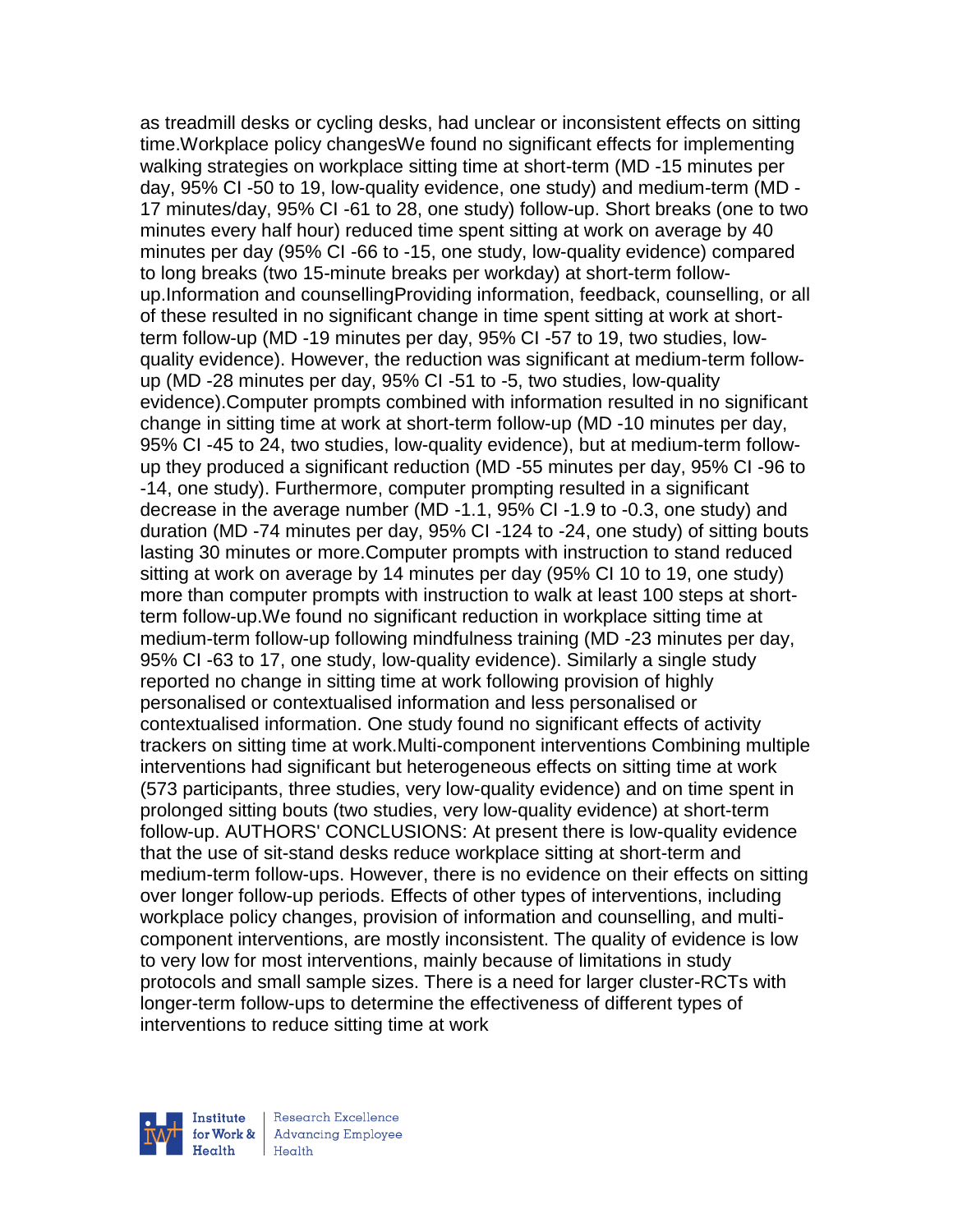### **Tricco AC, Rios P, Zarin W, Cardoso R, Diaz S, Nincic V, Mascarenhas A, Jassemi S, and Straus SE. Prevention and management of unprofessional behaviour among adults in the workplace: a scoping review. PLoS ONE. 2018; 13(7):e0201187.**

**<http://dx.doi.org/10.1371/journal.pone.0201187>[open access]** Abstract: BACKGROUND: Unprofessional behaviour is a challenge in academic medicine. Given that faculty are role models for trainees, it is critical to identify strategies to manage these behaviours. A scoping review was conducted to identify interventions to prevent and manage unprofessional behaviour in any workplace or professional setting. METHODS: A search of 14 electronic databases was conducted in March 2016, reference lists of relevant systematic reviews were scanned, and grey literature was searched to identify relevant studies. Experimental and quasi-experimental studies that reported on interventions to prevent or manage unprofessional behaviours were included. Studies that reported impact on any outcome were eligible. Two reviewers independently screened articles and completed data abstraction. Qualitative analysis of the definitions of unprofessional behaviour was conducted. Data were charted to describe the study, participant, intervention and outcome characteristics. RESULTS: 12,482 citations were retrieved; 23 studies with 11,025 participants were included. The studies were 12 uncontrolled before and after studies, 6 controlled before and after studies, 2 cluster-randomised controlled trials (RCTs), 1 RCT, 1 non-randomised controlled trial and 1 quasi-RCT. Four constructs were identified in the definitions of unprofessional behaviour: verbal and/or non-verbal acts, repeated acts, power imbalance, and unwelcome behaviour. Interventions most commonly targeted individuals (22 studies, 95.7%) rather than organisations (4 studies, 17.4%). Most studies (21 studies, 91.3%) focused on increasing awareness. The most frequently targeted behaviour change was sexual harassment (4 of 7 studies). DISCUSSION: Several interventions appear promising in addressing unprofessional behaviour. Most of the studies included single component, in-person education sessions targeting individuals and increasing awareness of unprofessional behaviour. Fewer studies targeted the institutional culture or addressed behaviour change

**Wendeu-Foyet MG, Bayon V, Cenee S, Tretarre B, Rebillard X, Cancel-Tassin G, Cussenot O, Lamy PJ, Faraut B, Ben Khedher S, Leger D, and Menegaux F. Night work and prostate cancer risk: results from the EPICAP Study. Occupational and Environmental Medicine. 2018; 75(8):573-581. <http://dx.doi.org/10.1136/oemed-2018-105009>[open access]** Abstract: OBJECTIVE: To investigate the role of night work in prostate cancer based on data from the EPICAP Study. METHODS: EPICAP is a French population-based case-control study including 818 incident prostate cancer cases and 875 frequency-matched controls that have been interviewed face to face on several potential risk factors including lifetime occupational history. Detailed information on work schedules for each job (permanent or rotating night work, duration, total number of nights, length of the shift, number of consecutive